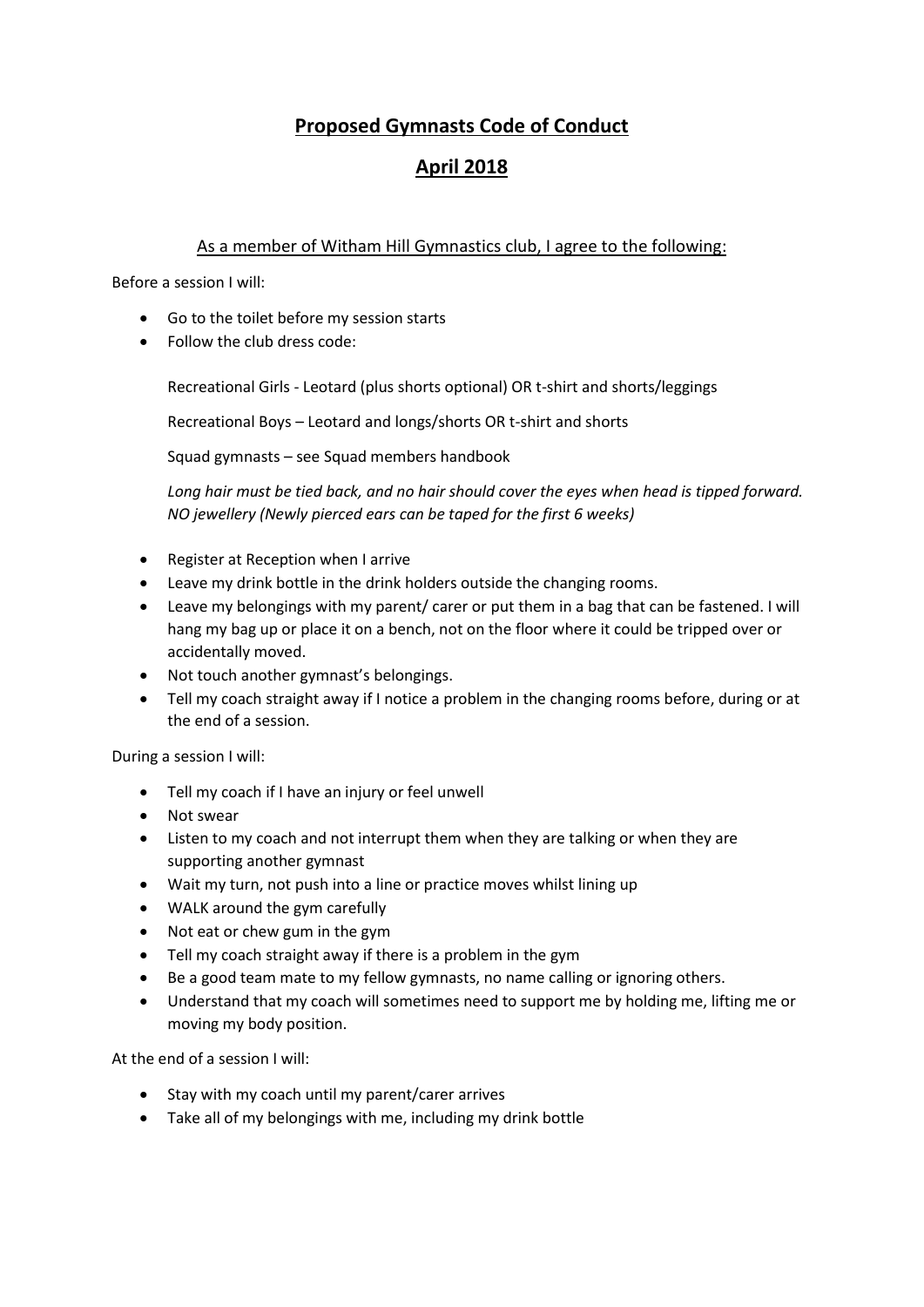## **Proposed Parent/ Club partnership agreement (or code of conduct?)**

## **April 2018**

#### As the parent/carer of a gymnast at Witham Hill Gymnastics Club, I agree to the following:

I will:

- Ensure that my child understands the gymnasts code of conduct and adheres to it
- Bring my child) into the building no later than 5 minutes before their session starts, make sure that they sign in at the Reception desk and remain in the reception area until they have entered the gym.
- Ensure that my child is dressed appropriately (see gymnasts code of conduct) and keep their belongings with me or provide them with a bag to fasten belongings into.
- Encourage my child to go the toilet before their session
- Not smoke or use foul/ disrespectful language within the club or its grounds
- Inform the club via text/email if my child is unable to attend for more than 3 sessions in a row. (Squad parents please see the absence policy in the squad handbook) *Please DO NOT use social media to contact the club*
- Inform the club of any injury, medical condition, special educational need or change in personal circumstance that may affect my child's attendance, ability to train or that may require their training to be adapted.
- Discuss any concerns regarding the club or my child's training by contacting Jamie Saunders, Head Coach on [Info@withamhillgymnastics.com](mailto:Info@withamhillgymnastics.com) to arrange a parent/coach meeting.

If an issue cannot be resolved or is not related to a child's training, it may be passed to our welfare team who can be contacted at [welfare@withamhillgymnastics.com](mailto:welfare@withamhillgymnastics.com) *Please DO NOT use social media to voice concerns*

- Give one months' notice if my child intends to leave the club
- Support my child's involvement and help them to enjoy their sport by:

-Not forcing them to take part

-Not punishing/belittling my child for poor performance/ making mistakes

-Focusing on good effort/ performance, not just results

-Demonstrating good sportsmanship, applauding the good performance and efforts of all gymnasts

-Not publicly challenging the decisions made my coaches or by officials at competitions

-supporting the club by participating in fundraising activities when possible